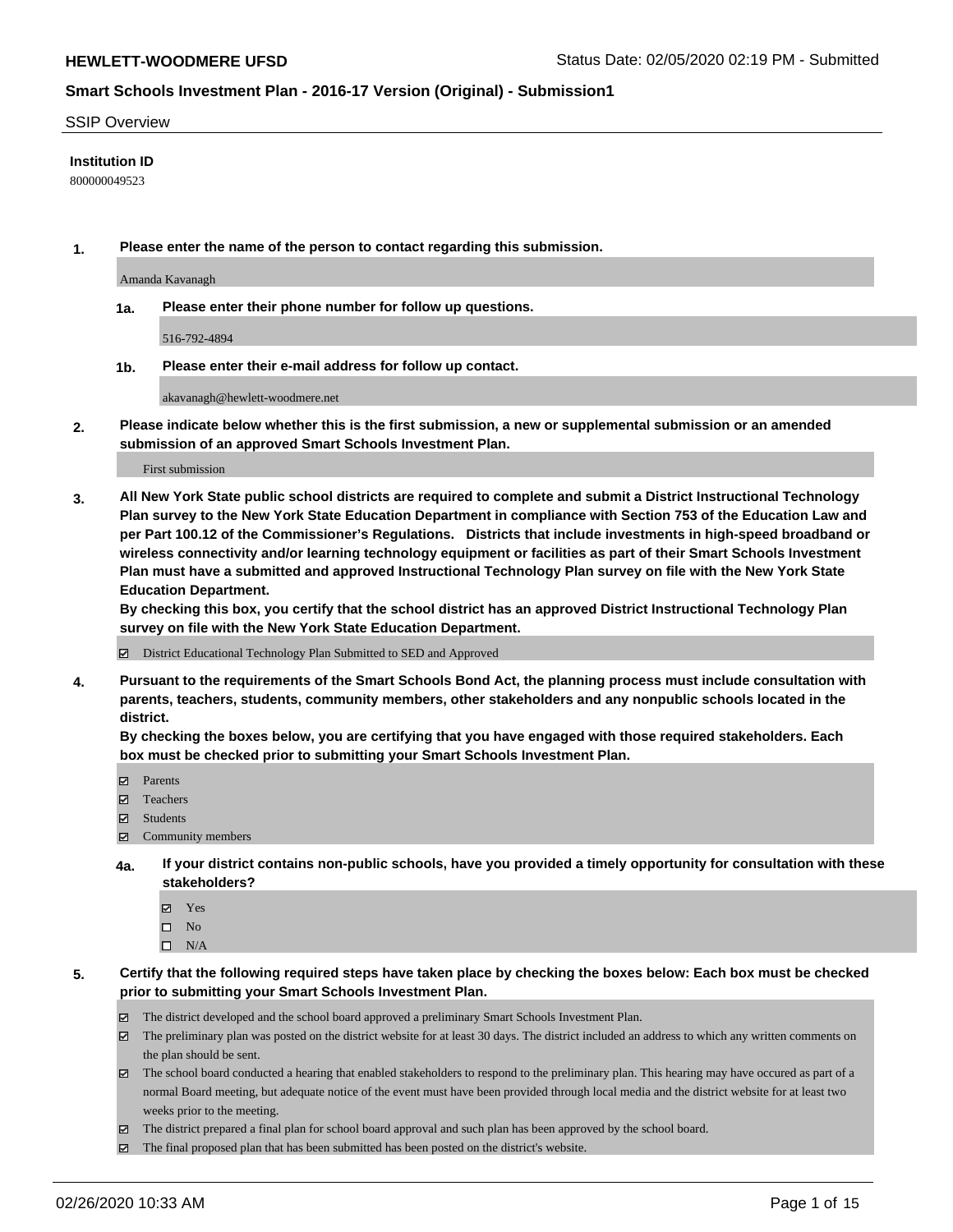SSIP Overview

**5a. Please upload the proposed Smart Schools Investment Plan (SSIP) that was posted on the district's website, along with any supporting materials. Note that this should be different than your recently submitted Educational Technology Survey. The Final SSIP, as approved by the School Board, should also be posted on the website and remain there during the course of the projects contained therein.**

SmartSchoolsInvestmentPlan\_HWPS\_Final (2).pdf

**5b. Enter the webpage address where the final Smart Schools Investment Plan is posted. The Plan should remain posted for the life of the included projects.**

http://www.hewlett-woodmere.net/Page/9679

**6. Please enter an estimate of the total number of students and staff that will benefit from this Smart Schools Investment Plan based on the cumulative projects submitted to date.**

4,000

**7. An LEA/School District may partner with one or more other LEA/School Districts to form a consortium to pool Smart Schools Bond Act funds for a project that meets all other Smart School Bond Act requirements. Each school district participating in the consortium will need to file an approved Smart Schools Investment Plan for the project and submit a signed Memorandum of Understanding that sets forth the details of the consortium including the roles of each respective district.**

 $\Box$  The district plans to participate in a consortium to partner with other school district(s) to implement a Smart Schools project.

### **8. Please enter the name and 6-digit SED Code for each LEA/School District participating in the Consortium.**

| Partner LEA/District | <b>ISED BEDS Code</b> |
|----------------------|-----------------------|
| (No Response)        | (No Response)         |

#### **9. Please upload a signed Memorandum of Understanding with all of the participating Consortium partners.**

(No Response)

**10. Your district's Smart Schools Bond Act Allocation is:**

\$716,756

**11. Enter the budget sub-allocations by category that you are submitting for approval at this time. If you are not budgeting SSBA funds for a category, please enter 0 (zero.) If the value entered is \$0, you will not be required to complete that survey question.**

|                                       | Sub-<br>Allocations |
|---------------------------------------|---------------------|
| <b>School Connectivity</b>            | $\mathbf 0$         |
| Connectivity Projects for Communities | $\Omega$            |
| <b>Classroom Technology</b>           | 716,222             |
| Pre-Kindergarten Classrooms           | 0                   |
| Replace Transportable Classrooms      | 0                   |
| High-Tech Security Features           | $\Omega$            |
| Totals:                               | 716,222             |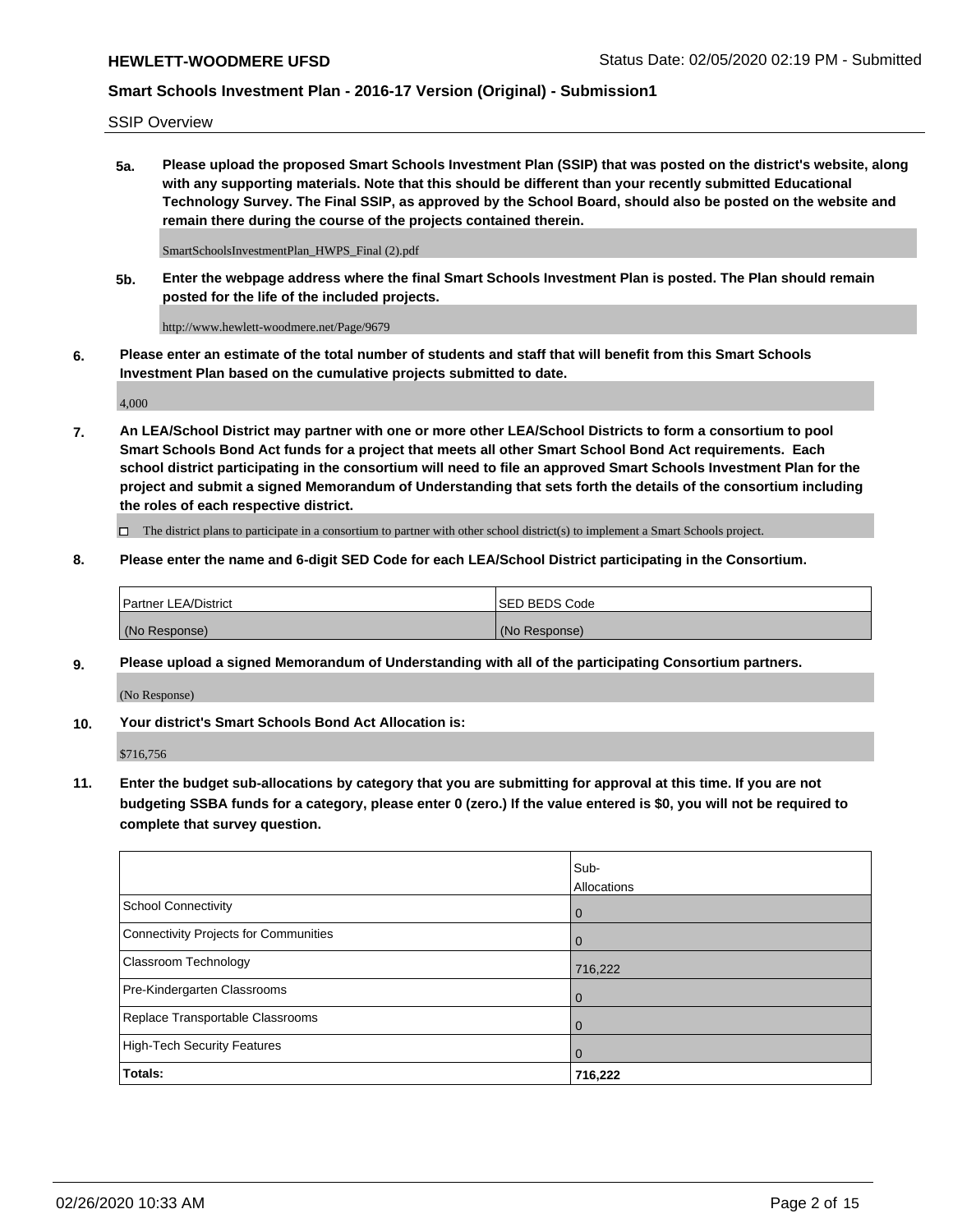School Connectivity

- **1. In order for students and faculty to receive the maximum benefit from the technology made available under the Smart Schools Bond Act, their school buildings must possess sufficient connectivity infrastructure to ensure that devices can be used during the school day. Smart Schools Investment Plans must demonstrate that:**
	- **• sufficient infrastructure that meets the Federal Communications Commission's 100 Mbps per 1,000 students standard currently exists in the buildings where new devices will be deployed, or**
	- **• is a planned use of a portion of Smart Schools Bond Act funds, or**
	- **• is under development through another funding source.**

**Smart Schools Bond Act funds used for technology infrastructure or classroom technology investments must increase the number of school buildings that meet or exceed the minimum speed standard of 100 Mbps per 1,000 students and staff within 12 months. This standard may be met on either a contracted 24/7 firm service or a "burstable" capability. If the standard is met under the burstable criteria, it must be:**

**1. Specifically codified in a service contract with a provider, and**

**2. Guaranteed to be available to all students and devices as needed, particularly during periods of high demand, such as computer-based testing (CBT) periods.**

**Please describe how your district already meets or is planning to meet this standard within 12 months of plan submission.**

(No Response)

**1a. If a district believes that it will be impossible to meet this standard within 12 months, it may apply for a waiver of this requirement, as described on the Smart Schools website. The waiver must be filed and approved by SED prior to submitting this survey.**

 $\Box$  By checking this box, you are certifying that the school district has an approved waiver of this requirement on file with the New York State Education Department.

#### **2. Connectivity Speed Calculator (Required)**

|                         | l Number of<br><b>Students</b> | Multiply by<br>100 Kbps | Divide by 1000 Current Speed<br>to Convert to<br>Required<br>l Speed in Mb | lin Mb           | Expected<br>Speed to be<br>Attained Within   Required<br>12 Months | <b>Expected Date</b><br>When<br>Speed Will be<br>Met |
|-------------------------|--------------------------------|-------------------------|----------------------------------------------------------------------------|------------------|--------------------------------------------------------------------|------------------------------------------------------|
| <b>Calculated Speed</b> | (No<br>Response)               | (No Response)           | (No<br>Response)                                                           | (No<br>Response) | (No<br>Response)                                                   | (No<br>Response)                                     |

**3. Describe how you intend to use Smart Schools Bond Act funds for high-speed broadband and/or wireless connectivity projects in school buildings.**

(No Response)

**4. Describe the linkage between the district's District Instructional Technology Plan and the proposed projects. (There should be a link between your response to this question and your response to Question 1 in Part E. Curriculum and Instruction "What are the district's plans to use digital connectivity and technology to improve teaching and learning?)**

(No Response)

**5. If the district wishes to have students and staff access the Internet from wireless devices within the school building, or in close proximity to it, it must first ensure that it has a robust Wi-Fi network in place that has sufficient bandwidth to meet user demand.**

**Please describe how you have quantified this demand and how you plan to meet this demand.**

(No Response)

**6. As indicated on Page 5 of the guidance, the Office of Facilities Planning will have to conduct a preliminary review**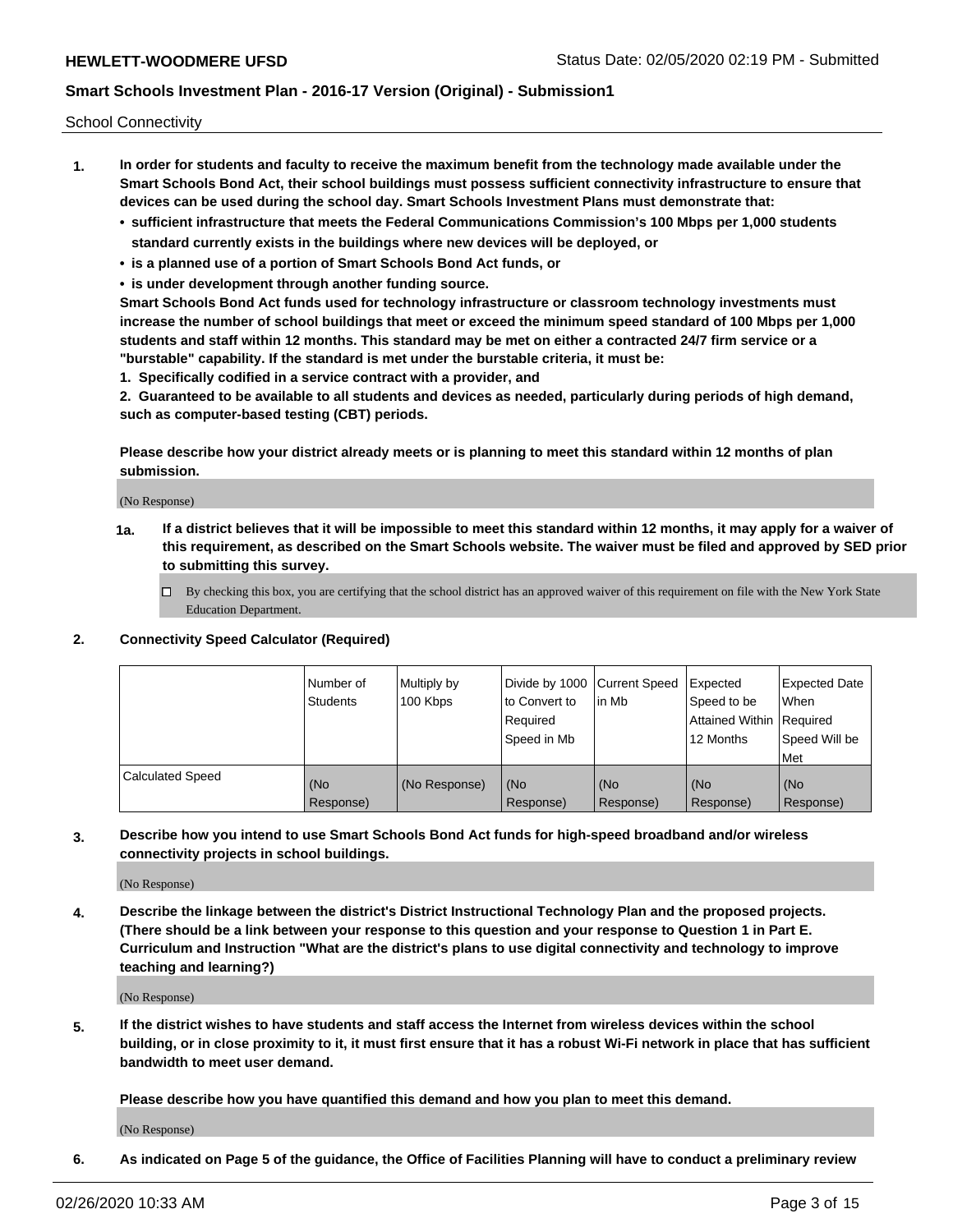School Connectivity

**of all capital projects, including connectivity projects.**

**Please indicate on a separate row each project number given to you by the Office of Facilities Planning.**

| Project Number |  |
|----------------|--|
|                |  |
|                |  |
|                |  |
| (No Response)  |  |
|                |  |
|                |  |
|                |  |

**7. Certain high-tech security and connectivity infrastructure projects may be eligible for an expedited review process as determined by the Office of Facilities Planning.**

**Was your project deemed eligible for streamlined review?**

(No Response)

**8. Include the name and license number of the architect or engineer of record.**

| Name          | License Number |
|---------------|----------------|
| (No Response) | (No Response)  |

**9. If you are submitting an allocation for School Connectivity complete this table. Note that the calculated Total at the bottom of the table must equal the Total allocation for this category that you entered in the SSIP Overview overall budget.** 

|                                            | Sub-          |
|--------------------------------------------|---------------|
|                                            | Allocation    |
| Network/Access Costs                       | (No Response) |
| Outside Plant Costs                        | (No Response) |
| School Internal Connections and Components | (No Response) |
| <b>Professional Services</b>               | (No Response) |
| Testing                                    | (No Response) |
| <b>Other Upfront Costs</b>                 | (No Response) |
| <b>Other Costs</b>                         | (No Response) |
| Totals:                                    | 0             |

**10. Please detail the type, quantity, per unit cost and total cost of the eligible items under each sub-category. This is especially important for any expenditures listed under the "Other" category. All expenditures must be eligible for tax-exempt financing to be reimbursed through the SSBA. Sufficient detail must be provided so that we can verify this is the case. If you have any questions, please contact us directly through smartschools@nysed.gov. NOTE: Wireless Access Points should be included in this category, not under Classroom Educational Technology, except those that will be loaned/purchased for nonpublic schools.**

| Select the allowable expenditure | Item to be purchased | Quantity      | Cost per Item | <b>Total Cost</b> |
|----------------------------------|----------------------|---------------|---------------|-------------------|
| type.                            |                      |               |               |                   |
| Repeat to add another item under |                      |               |               |                   |
| each type.                       |                      |               |               |                   |
| (No Response)                    | (No Response)        | (No Response) | (No Response) | (No Response)     |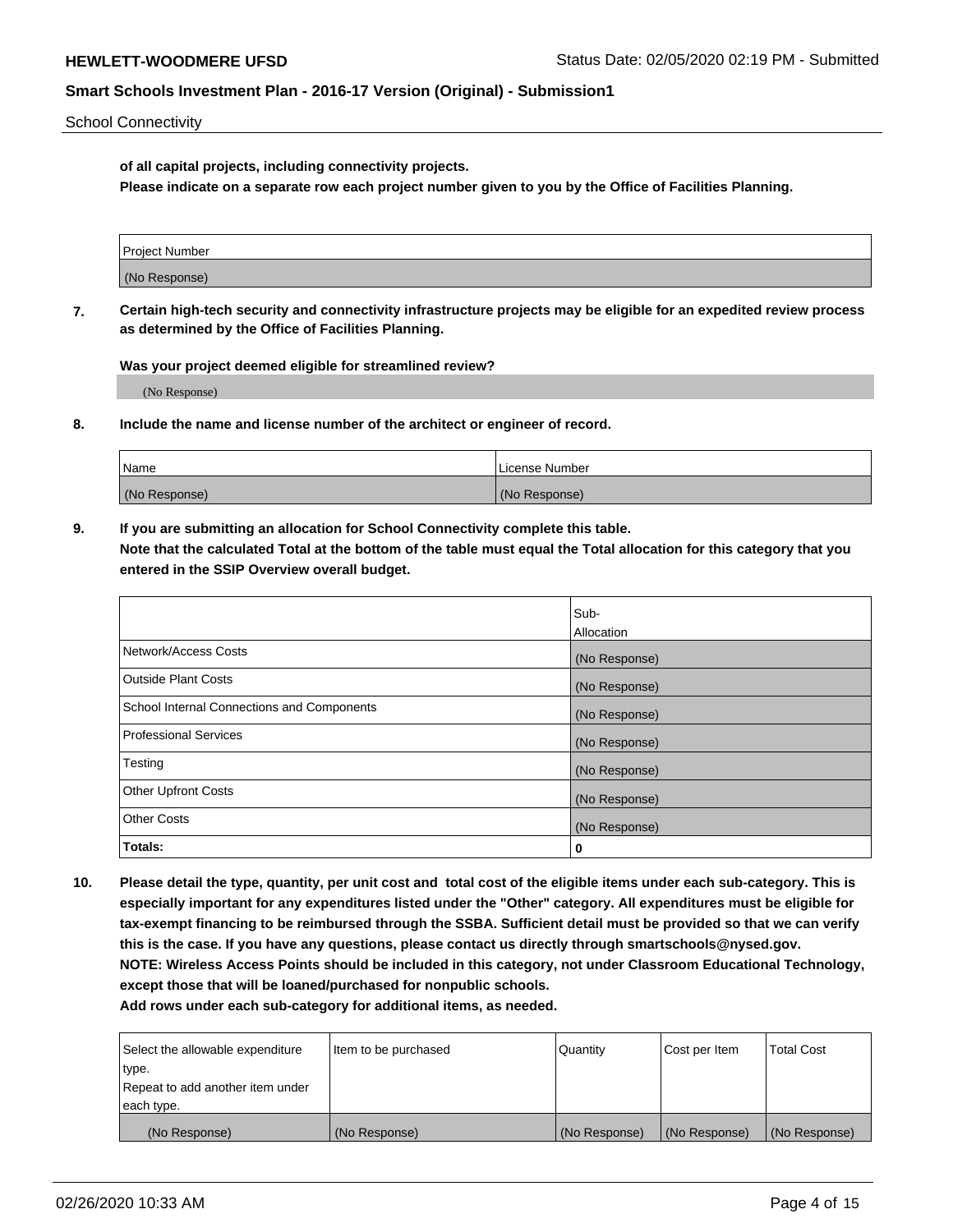Community Connectivity (Broadband and Wireless)

**1. Describe how you intend to use Smart Schools Bond Act funds for high-speed broadband and/or wireless connectivity projects in the community.**

(No Response)

**2. Please describe how the proposed project(s) will promote student achievement and increase student and/or staff access to the Internet in a manner that enhances student learning and/or instruction outside of the school day and/or school building.**

(No Response)

**3. Community connectivity projects must comply with all the necessary local building codes and regulations (building and related permits are not required prior to plan submission).**

 $\Box$  I certify that we will comply with all the necessary local building codes and regulations.

**4. Please describe the physical location of the proposed investment.**

(No Response)

**5. Please provide the initial list of partners participating in the Community Connectivity Broadband Project, along with their Federal Tax Identification (Employer Identification) number.**

| <b>Project Partners</b> | Federal ID#   |
|-------------------------|---------------|
| (No Response)           | (No Response) |

**6. If you are submitting an allocation for Community Connectivity, complete this table.**

**Note that the calculated Total at the bottom of the table must equal the Total allocation for this category that you entered in the SSIP Overview overall budget.**

|                                    | Sub-Allocation |
|------------------------------------|----------------|
| Network/Access Costs               | (No Response)  |
| <b>Outside Plant Costs</b>         | (No Response)  |
| <b>Tower Costs</b>                 | (No Response)  |
| <b>Customer Premises Equipment</b> | (No Response)  |
| <b>Professional Services</b>       | (No Response)  |
| Testing                            | (No Response)  |
| <b>Other Upfront Costs</b>         | (No Response)  |
| <b>Other Costs</b>                 | (No Response)  |
| Totals:                            | 0              |

**7. Please detail the type, quantity, per unit cost and total cost of the eligible items under each sub-category. This is especially important for any expenditures listed under the "Other" category. All expenditures must be capital-bond eligible to be reimbursed through the SSBA. If you have any questions, please contact us directly through smartschools@nysed.gov.**

| Select the allowable expenditure | Item to be purchased | Quantity      | Cost per Item | <b>Total Cost</b> |
|----------------------------------|----------------------|---------------|---------------|-------------------|
| type.                            |                      |               |               |                   |
| Repeat to add another item under |                      |               |               |                   |
| each type.                       |                      |               |               |                   |
| (No Response)                    | (No Response)        | (No Response) | (No Response) | (No Response)     |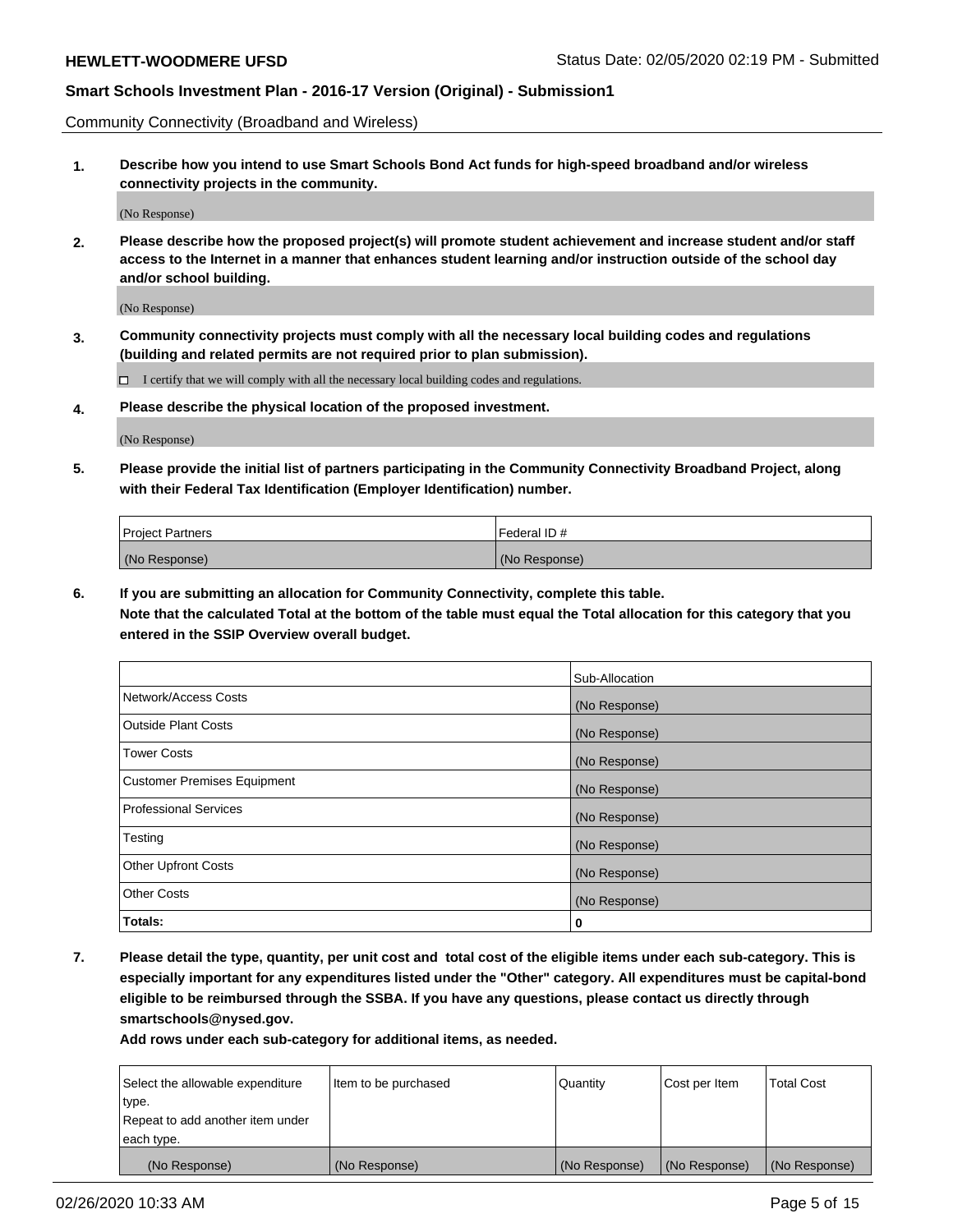#### Classroom Learning Technology

**1. In order for students and faculty to receive the maximum benefit from the technology made available under the Smart Schools Bond Act, their school buildings must possess sufficient connectivity infrastructure to ensure that devices can be used during the school day. Smart Schools Investment Plans must demonstrate that sufficient infrastructure that meets the Federal Communications Commission's 100 Mbps per 1,000 students standard currently exists in the buildings where new devices will be deployed, or is a planned use of a portion of Smart Schools Bond Act funds, or is under development through another funding source. Smart Schools Bond Act funds used for technology infrastructure or classroom technology investments must increase the number of school buildings that meet or exceed the minimum speed standard of 100 Mbps per 1,000 students and staff within 12 months. This standard may be met on either a contracted 24/7 firm service or a**

**"burstable" capability. If the standard is met under the burstable criteria, it must be:**

**1. Specifically codified in a service contract with a provider, and**

**2. Guaranteed to be available to all students and devices as needed, particularly during periods of high demand, such as computer-based testing (CBT) periods.**

**Please describe how your district already meets or is planning to meet this standard within 12 months of plan submission.**

**The District currently has two internet service providers and meets the Federal Communication Commission's 100Mbps per 1,000 students standard. Both of the internet connections are contracted through Nassau BOCES. The District has one 150Mb connections with Lightpath as well as one 500Mb connection through Bo-TIE. The total of currently contracted internet services is 650Mb.** 

- **1a. If a district believes that it will be impossible to meet this standard within 12 months, it may apply for a waiver of this requirement, as described on the Smart Schools website. The waiver must be filed and approved by SED prior to submitting this survey.**
	- $\Box$  By checking this box, you are certifying that the school district has an approved waiver of this requirement on file with the New York State Education Department.

### **2. Connectivity Speed Calculator (Required)**

|                         | Number of<br><b>Students</b> | Multiply by<br>100 Kbps | Divide by 1000 Current Speed<br>to Convert to<br>Reauired<br>Speed in Mb | l in Mb | <b>Expected</b><br>Speed to be<br>Attained Within Required<br>12 Months | <b>Expected Date</b><br><b>When</b><br>Speed Will be<br>Met |
|-------------------------|------------------------------|-------------------------|--------------------------------------------------------------------------|---------|-------------------------------------------------------------------------|-------------------------------------------------------------|
| <b>Calculated Speed</b> | 3.000                        | 300.000                 | 300                                                                      | 650     | 650                                                                     | currently met                                               |

**3. If the district wishes to have students and staff access the Internet from wireless devices within the school building, or in close proximity to it, it must first ensure that it has a robust Wi-Fi network in place that has sufficient bandwidth to meet user demand.**

**Please describe how you have quantified this demand and how you plan to meet this demand.**

The District currently has a 1:1 initiative in the high school with approximately 1100 Windows laptops. In addition, the District has 866 Chromebooks as well as 250 iPads in use. In order to provide sufficient wireless connectivity, the District will be updating the Wireless Access Points at the high school over the summer. This project will include replacing approximately 100 access points with Cisco 802.11ac omni-directional highdensity units. In the buildings which have the Chromebooks and iPads, the District currently has Cisco 802.11n access points. Over this summer, cat 6a cabling will be run at the early childhood center for a future access point upgrade. The core switches and the wireless controllers have been updated in the last two years. This summer, the District will be upgrading the switches at the early childhood center. Moving forward, we have a multi-phase plan which will include the upgrading and/or replacement of all network switches.

**4. All New York State public school districts are required to complete and submit an Instructional Technology Plan survey to the New York State Education Department in compliance with Section 753 of the Education Law and per Part 100.12 of the Commissioner's Regulations.**

**Districts that include educational technology purchases as part of their Smart Schools Investment Plan must have a submitted and approved Instructional Technology Plan survey on file with the New York State Education Department.**

By checking this box, you are certifying that the school district has an approved Instructional Technology Plan survey on file with the New York State Education Department.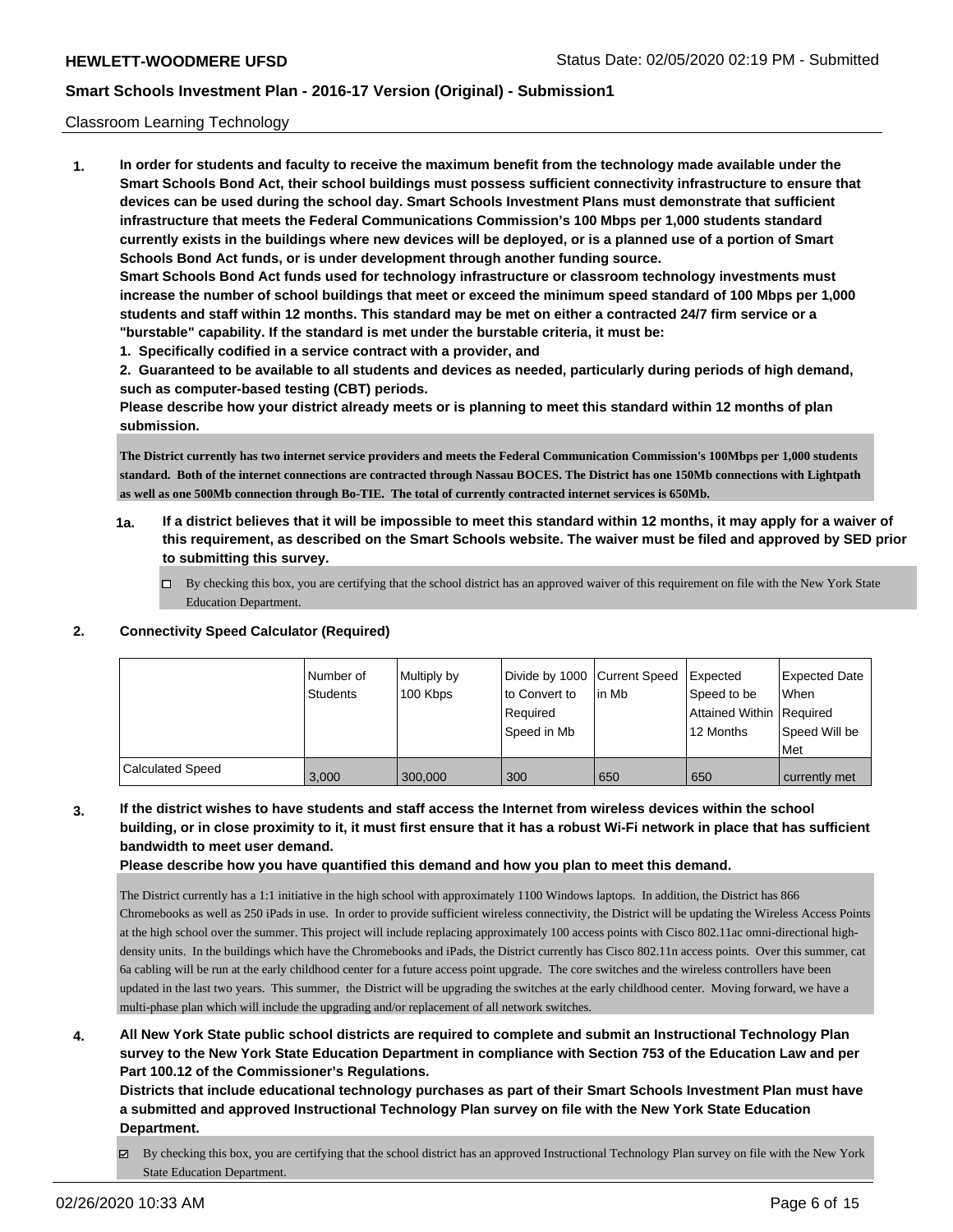Classroom Learning Technology

**5. Describe the devices you intend to purchase and their compatibility with existing or planned platforms or systems. Specifically address the adequacy of each facility's electrical, HVAC and other infrastructure necessary to install and support the operation of the planned technology.**

The District is planning to buy SMART interactive flat panels. These boards will replace existing Intelliboards and older model SMART boards so the electrical outlets are already in place. In the areas where we are replacing these boards, there is ample power and infrastructure necessary to support these units.

- **6. Describe how the proposed technology purchases will:**
	- **> enhance differentiated instruction;**
	- **> expand student learning inside and outside the classroom;**
	- **> benefit students with disabilities and English language learners; and**
	- **> contribute to the reduction of other learning gaps that have been identified within the district.**

**The expectation is that districts will place a priority on addressing the needs of students who struggle to succeed in a rigorous curriculum. Responses in this section should specifically address this concern and align with the district's Instructional Technology Plan (in particular Question 2 of E. Curriculum and Instruction: "Does the district's instructional technology plan address the needs of students with disabilities to ensure equitable access to instruction, materials and assessments?" and Question 3 of the same section: "Does the district's instructional technology plan address the provision of assistive technology specifically for students with disabilities to ensure access to and participation in the general curriculum?"**

In order to provide visual access to instructional materials, the use of SMART interactive flat panels will assist teachers in delivering instruction to all students. As is stated in the Hewlett-Woodmere Public Schools Instructional Technology Plan, it is our goal to provide equitable access to instruction, materials, and assessments to all students. The SMART interactive flat panels are capable of projecting content from Chromebooks, iPads, and Windows devices. This interaction with the devices that we currently have in the District will allow for increased integration into instructional practices. Teachers and students will utilize the boards to share material, interact with instructional content and view academic resources. In working with students with disabilities, the ability to project the same material that the student has in front of them makes participation in the lesson more accessible for students. Access to learning materials in various modalities will enable students with disabilities and English Language Learners to experience the general curriculum in ways that meet their learning needs. The SMART Learning Suite software also provides teachers with the ability to create lessons that include components to reach visual, auditory, and kinesthetic learners. Through the use of SMART Notebook software, teachers can include videos, links, images, and interactive activities that students can respond to on their devices. The ability to use formative assessment practices assists teachers in gauging student knowledge. The regular interaction between teacher and student increases student engagement and participation in the lesson. Additionally, the use of digital lesson software allows for teacher-led and student-paced lessons that can be differentiated to meet individual needs. The District has added content for ELLs to our digital lesson subscription in order to provide enhanced materials for English Language Learners. Through the use of the SMART interactive flat panels, teachers can guide students through these digital lessons. These boards also offer multiple points of touch which will allow students to come up and interact with the tools which are integrated into the Notebook software.

### **7. Where appropriate, describe how the proposed technology purchases will enhance ongoing communication with parents and other stakeholders and help the district facilitate technology-based regional partnerships, including distance learning and other efforts.**

A program that the District has been fostering for the past two years is the Nassau BOCES Videoconferencing Service. During this past school year, teachers in the District have conducted over 30 video conferences. In replacing boards in the District that have poor video quality and outdated features, the teachers in these classrooms will be able to access the videoconferencing service and provide their students with the chance to collaborate and interact with individuals from other schools as well as to be able to participate in distance learning opportunities.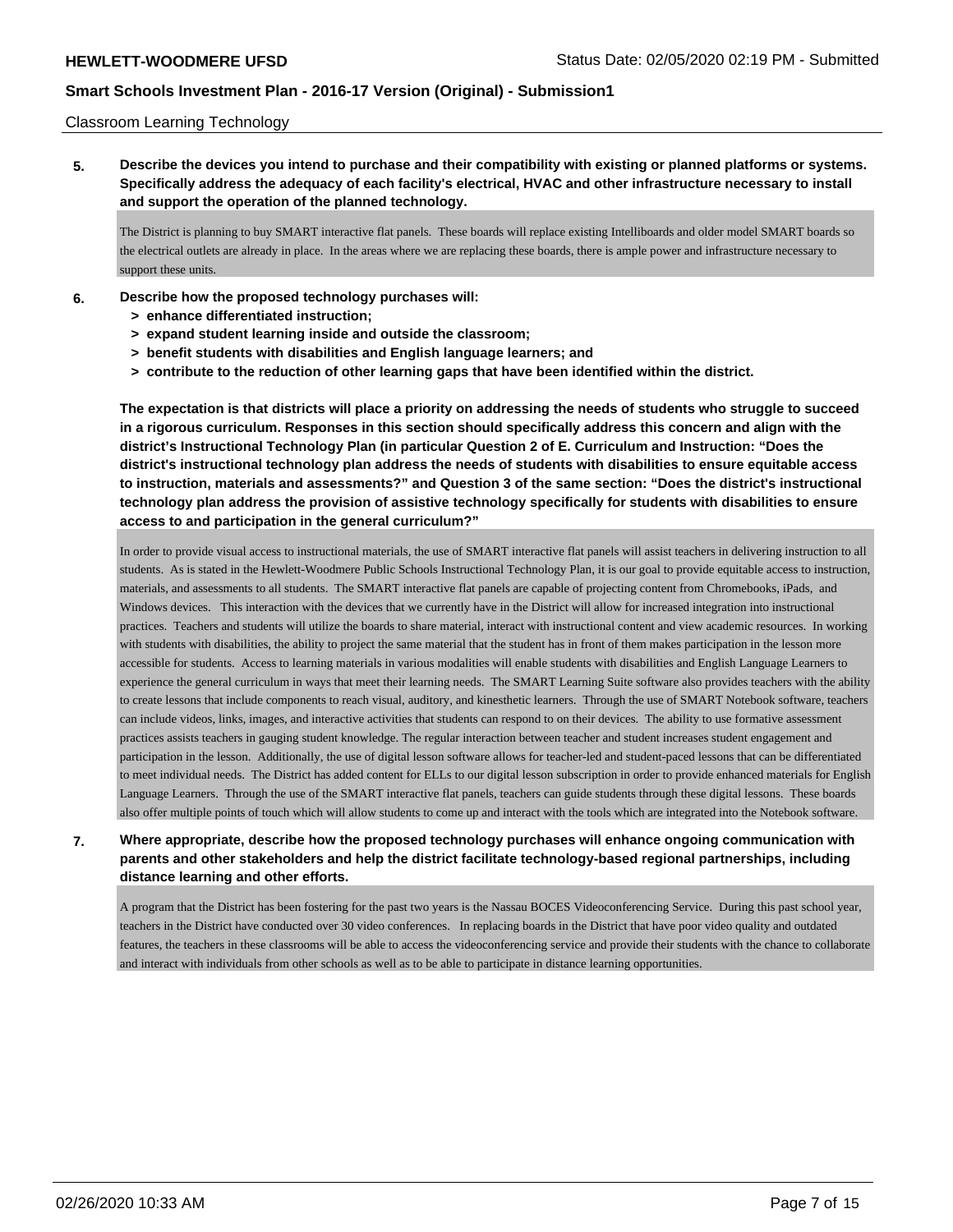#### Classroom Learning Technology

**8. Describe the district's plan to provide professional development to ensure that administrators, teachers and staff can employ the technology purchased to enhance instruction successfully.**

**Note: This response should be aligned and expanded upon in accordance with your district's response to Question 1 of F. Professional Development of your Instructional Technology Plan: "Please provide a summary of professional development offered to teachers and staff, for the time period covered by this plan, to support technology to enhance teaching and learning. Please include topics, audience and method of delivery within your summary."**

The District's Instructional Technology plan outlines the focus on providing on-going, teacher and data-driven professional development that will promote the use of technology as an effective pedagogical tool. During the Hewlett-Woodmere Superintendent's Conference Day and Election Day professional development sessions, staff are provided with opportunities for teachers to engage in technology-related workshops. In addition, the District has provided training on SMART Notebook software through trainers from Teq and Model Schools, as well as in-District resources. The workshop topics included: Customized Instruction with Interactive Whiteboards, Google Earth with Interactive Whiteboards, SMART Notebook Basics, An Introduction to SMART Amp, Creating Interactive Lessons with SMART Notebook, and Getting to Know Your SMART board. As the boards are installed, the teachers who receive them will be provided with initial and on-going training to ensure that they are able to utilize this technology to enhance instructional practices and yield positive student outcomes.

- **9. Districts must contact the SUNY/CUNY teacher preparation program that supplies the largest number of the district's new teachers to request advice on innovative uses and best practices at the intersection of pedagogy and educational technology.**
	- By checking this box, you certify that you have contacted the SUNY/CUNY teacher preparation program that supplies the largest number of your new teachers to request advice on these issues.
	- **9a. Please enter the name of the SUNY or CUNY Institution that you contacted.**

Stony Brook University

**9b. Enter the primary Institution phone number.**

631-632-7067

**9c. Enter the name of the contact person with whom you consulted and/or will be collaborating with on innovative uses of technology and best practices.**

Craig Markson, Ed.D.

**10. A district whose Smart Schools Investment Plan proposes the purchase of technology devices and other hardware must account for nonpublic schools in the district.**

**Are there nonpublic schools within your school district?**

Yes

 $\square$  No

**10a. Describe your plan to loan purchased hardware to nonpublic schools within your district. The plan should use your district's nonpublic per-student loan amount calculated below, within the framework of the guidance. Please enter the date by which nonpublic schools must request classroom technology items. Also, specify in your response the devices that the nonpublic schools have requested, as well as in the in the Budget and the Expenditure Table at the end of the page.**

The District met with the nonpublic schools in order to discuss the amount of funding and the options that are included in the classroom technology category on 12/6/2016. After this initial meeting, the Assistant Superintendent of Business and the Director of Technology visited each of the nonpublic schools to further discuss the Bond Act as well as implications for their school. The nonpublic schools were notified in writing of the requirement to request the devices to be loaned by June 1, 2020.

The nonpublic schools have not finalized their requests yet, but will submit to the District by June 1, 2020.

The nonpublic schools will be required to request the use of the devices annually by June 1st.

The nonpublic enrollment totals were changed from what was reported in 2014-15 to reflect actual enrollment of students educated within the boundaries of Hewlett-Woodmere UFSD.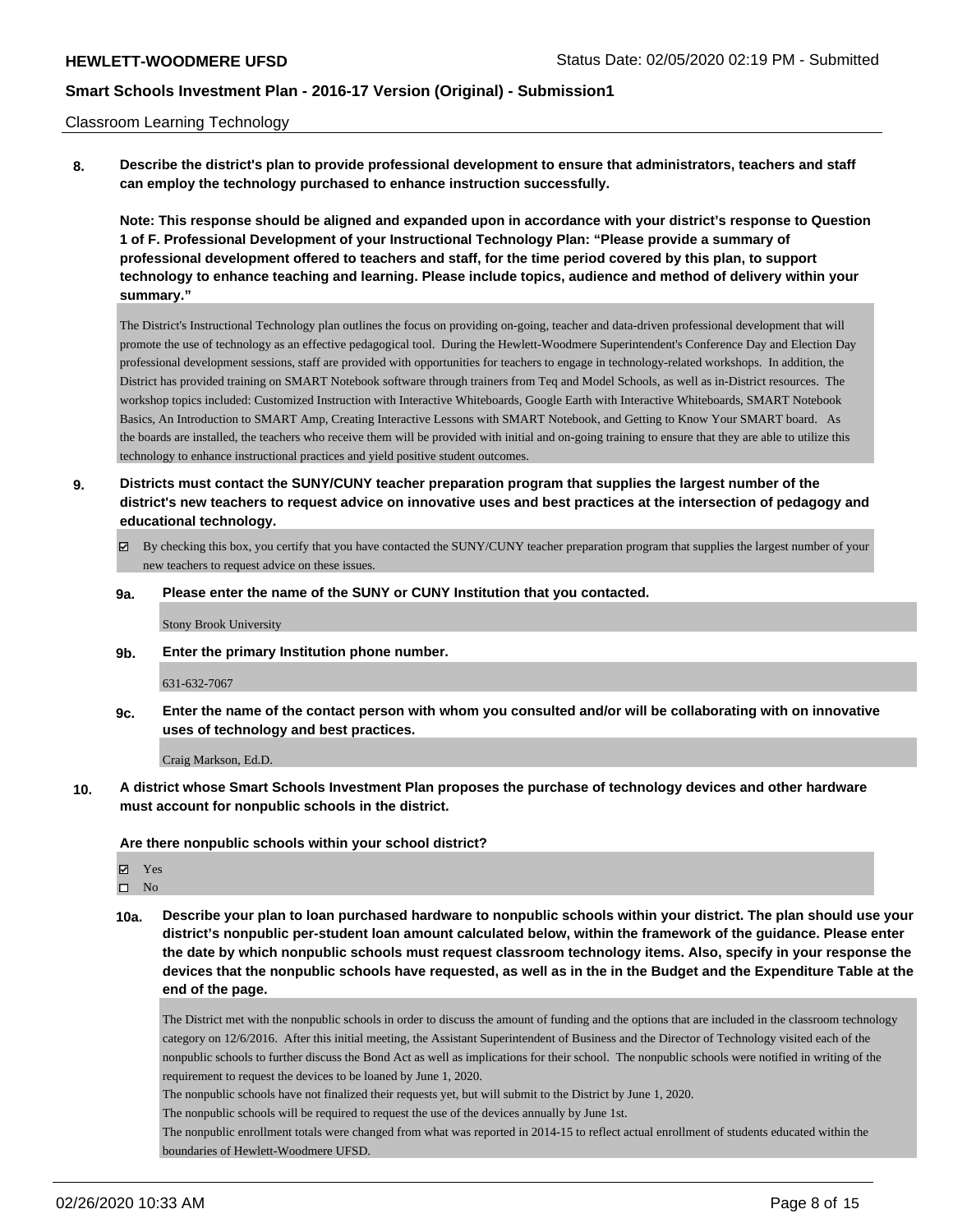Classroom Learning Technology

**10b. A final Smart Schools Investment Plan cannot be approved until school authorities have adopted regulations specifying the date by which requests from nonpublic schools for the purchase and loan of Smart Schools Bond Act classroom technology must be received by the district.**

By checking this box, you certify that you have such a plan and associated regulations in place that have been made public.

**11. Nonpublic Classroom Technology Loan Calculator**

**The Smart Schools Bond Act provides that any Classroom Learning Technology purchases made using Smart Schools funds shall be lent, upon request, to nonpublic schools in the district. However, no school district shall be required to loan technology in amounts greater than the total obtained and spent on technology pursuant to the Smart Schools Bond Act and the value of such loan may not exceed the total of \$250 multiplied by the nonpublic school enrollment in the base year at the time of enactment.**

### **See:**

**http://www.p12.nysed.gov/mgtserv/smart\_schools/docs/Smart\_Schools\_Bond\_Act\_Guidance\_04.27.15\_Final.pdf.**

|                                       | 1. Classroom<br>Technology<br>Sub-allocation | l 2. Public<br>l Enrollment<br>$(2014 - 15)$ | l 3. Nonpublic<br>Enrollment<br>$(2014-15)$ | l 4. Sum of<br>Public and<br>l Nonpublic<br>Enrollment | l 5. Total Per<br>Pupil Sub-<br>allocation | l 6. Total<br>Nonpublic Loan<br>Amount |
|---------------------------------------|----------------------------------------------|----------------------------------------------|---------------------------------------------|--------------------------------------------------------|--------------------------------------------|----------------------------------------|
| Calculated Nonpublic Loan<br>l Amount | 716.222                                      | 2.936                                        | 1.449                                       | 4.385                                                  | 163                                        | 236,187                                |

**12. To ensure the sustainability of technology purchases made with Smart Schools funds, districts must demonstrate a long-term plan to maintain and replace technology purchases supported by Smart Schools Bond Act funds. This sustainability plan shall demonstrate a district's capacity to support recurring costs of use that are ineligible for Smart Schools Bond Act funding such as device maintenance, technical support, Internet and wireless fees, maintenance of hotspots, staff professional development, building maintenance and the replacement of incidental items. Further, such a sustainability plan shall include a long-term plan for the replacement of purchased devices and equipment at the end of their useful life with other funding sources.**

 $\boxtimes$  By checking this box, you certify that the district has a sustainability plan as described above.

**13. Districts must ensure that devices purchased with Smart Schools Bond funds will be distributed, prepared for use, maintained and supported appropriately. Districts must maintain detailed device inventories in accordance with generally accepted accounting principles.**

By checking this box, you certify that the district has a distribution and inventory management plan and system in place.

**14. If you are submitting an allocation for Classroom Learning Technology complete this table. Note that the calculated Total at the bottom of the table must equal the Total allocation for this category that you entered in the SSIP Overview overall budget.**

|                         | Sub-Allocation |
|-------------------------|----------------|
| Interactive Whiteboards | 480,035        |
| Computer Servers        | l 0            |
| Desktop Computers       | l O            |
| <b>Laptop Computers</b> | l O            |
| <b>Tablet Computers</b> | l O            |
| <b>Other Costs</b>      | 236,187        |
| <b>Totals:</b>          | 716,222        |

**15. Please detail the type, quantity, per unit cost and total cost of the eligible items under each sub-category. This is especially important for any expenditures listed under the "Other" category. All expenditures must be capital-bond eligible to be reimbursed through the SSBA. If you have any questions, please contact us directly through**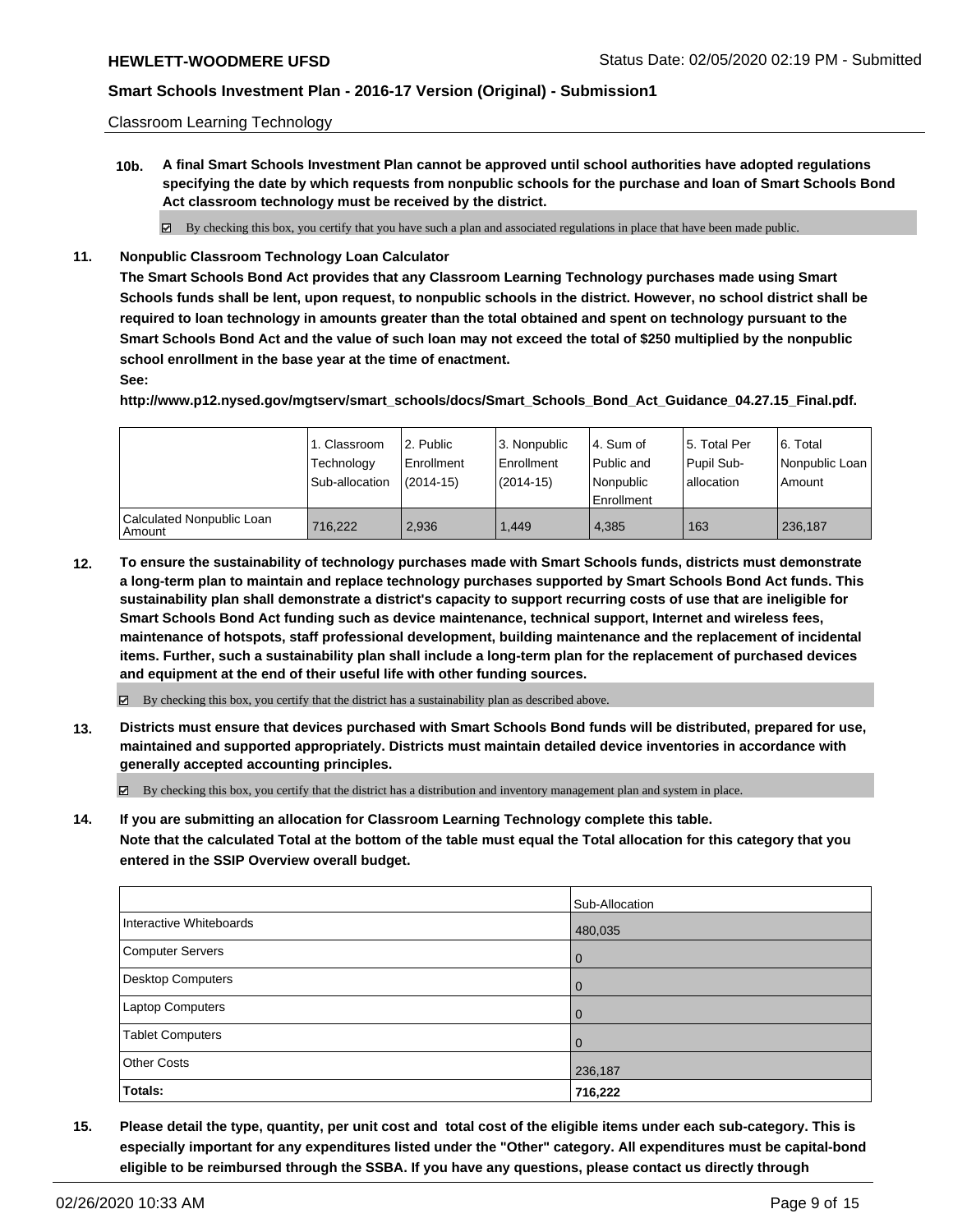Classroom Learning Technology

### **smartschools@nysed.gov.**

**Please specify in the "Item to be Purchased" field which specific expenditures and items are planned to meet the district's nonpublic loan requirement, if applicable.**

**NOTE: Wireless Access Points that will be loaned/purchased for nonpublic schools should ONLY be included in this category, not under School Connectivity, where public school districts would list them.**

| Select the allowable expenditure<br>type.<br>Repeat to add another item under<br>each type. | I Item to be Purchased                          | Quantity | Cost per Item | <b>Total Cost</b> |
|---------------------------------------------------------------------------------------------|-------------------------------------------------|----------|---------------|-------------------|
| Interactive Whiteboards                                                                     | <b>SMART Interactive Flat Panel</b>             | 116      | 3.899         | 452.284           |
| Interactive Whiteboards                                                                     | 25 ft. HDMI/Displayport Cable                   | 116      | 40            | 4,667             |
| Interactive Whiteboards                                                                     | Large Fusion Fixed Wall Display<br><b>Mount</b> | 116      | 199           | 23,084            |
| <b>Other Costs</b>                                                                          | Nonpublic Funds-undecided                       |          | 236,187       | 236.187           |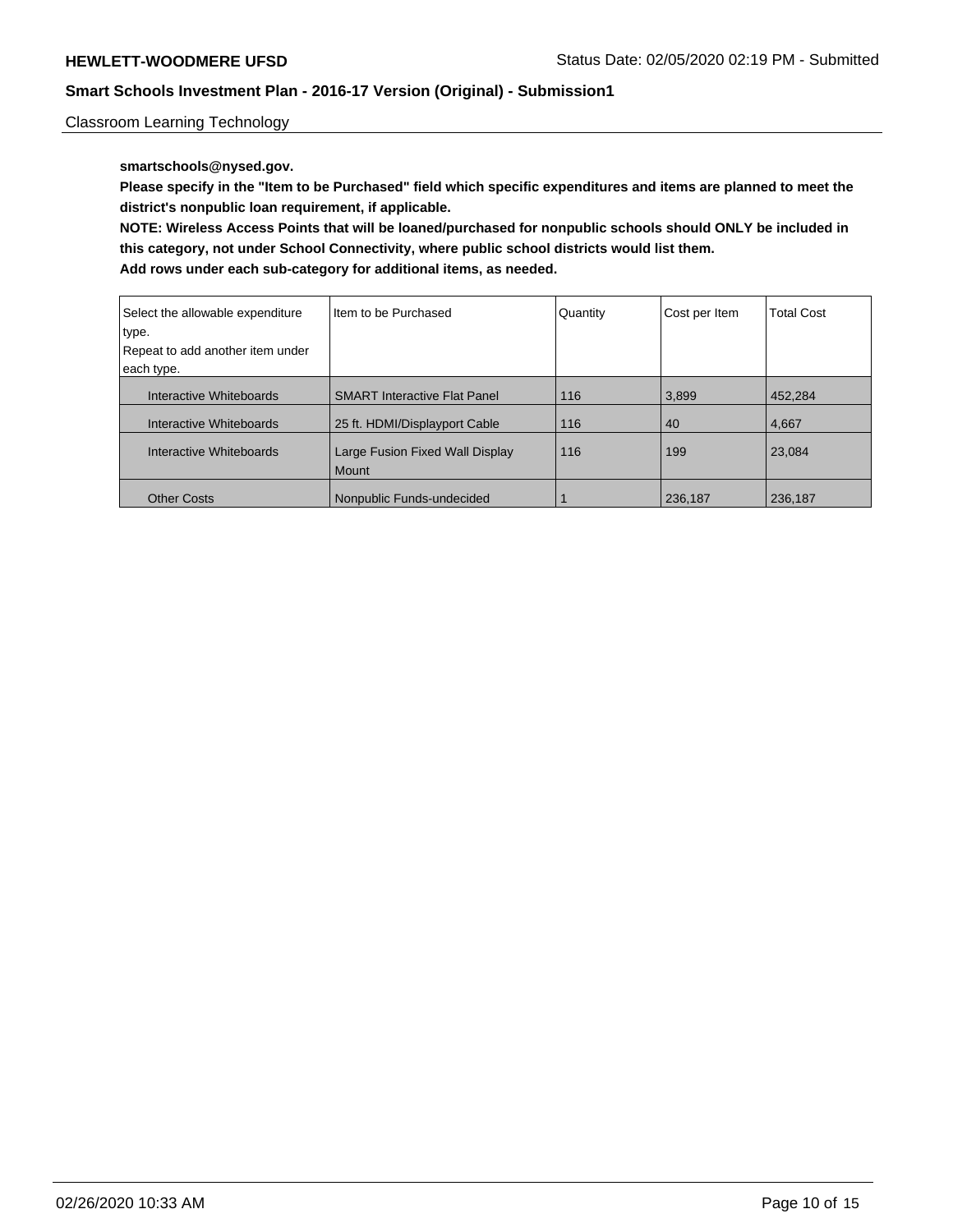#### Pre-Kindergarten Classrooms

**1. Provide information regarding how and where the district is currently serving pre-kindergarten students and justify the need for additional space with enrollment projections over 3 years.**

(No Response)

- **2. Describe the district's plan to construct, enhance or modernize education facilities to accommodate prekindergarten programs. Such plans must include:**
	- **Specific descriptions of what the district intends to do to each space;**
	- **An affirmation that pre-kindergarten classrooms will contain a minimum of 900 square feet per classroom;**
	- **The number of classrooms involved;**
	- **The approximate construction costs per classroom; and**
	- **Confirmation that the space is district-owned or has a long-term lease that exceeds the probable useful life of the improvements.**

(No Response)

**3. Smart Schools Bond Act funds may only be used for capital construction costs. Describe the type and amount of additional funds that will be required to support ineligible ongoing costs (e.g. instruction, supplies) associated with any additional pre-kindergarten classrooms that the district plans to add.**

(No Response)

**4. All plans and specifications for the erection, repair, enlargement or remodeling of school buildings in any public school district in the State must be reviewed and approved by the Commissioner. Districts that plan capital projects using their Smart Schools Bond Act funds will undergo a Preliminary Review Process by the Office of Facilities Planning.**

**Please indicate on a separate row each project number given to you by the Office of Facilities Planning.**

| Project Number |  |
|----------------|--|
| (No Response)  |  |
|                |  |

**5. If you have made an allocation for Pre-Kindergarten Classrooms, complete this table.**

**Note that the calculated Total at the bottom of the table must equal the Total allocation for this category that you entered in the SSIP Overview overall budget.**

|                                          | Sub-Allocation |
|------------------------------------------|----------------|
| Construct Pre-K Classrooms               | (No Response)  |
| Enhance/Modernize Educational Facilities | (No Response)  |
| <b>Other Costs</b>                       | (No Response)  |
| Totals:                                  | 0              |

**6. Please detail the type, quantity, per unit cost and total cost of the eligible items under each sub-category. This is especially important for any expenditures listed under the "Other" category. All expenditures must be capital-bond eligible to be reimbursed through the SSBA. If you have any questions, please contact us directly through smartschools@nysed.gov.**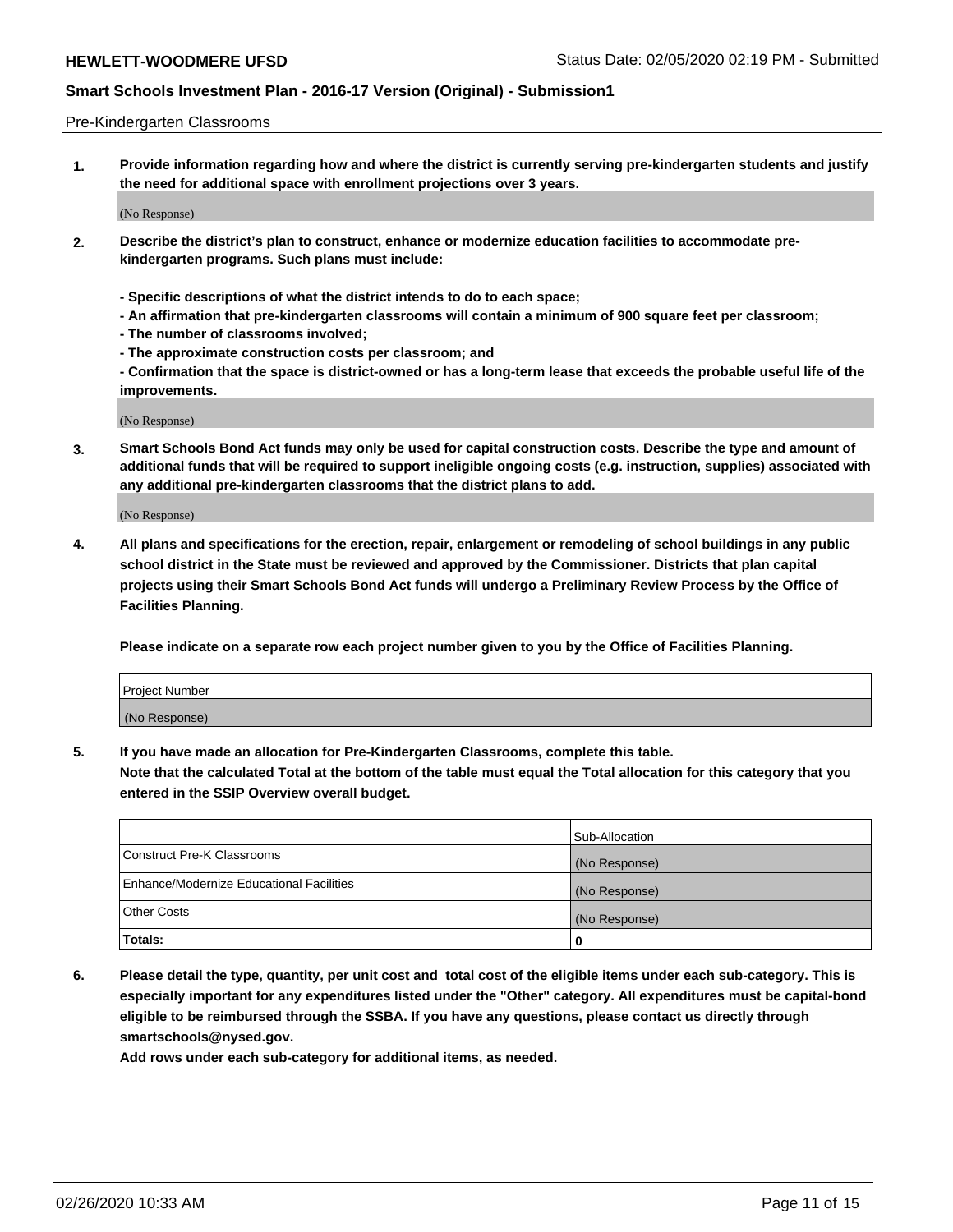Pre-Kindergarten Classrooms

| Select the allowable expenditure<br>type. | Item to be purchased | Quantity      | Cost per Item | <b>Total Cost</b> |
|-------------------------------------------|----------------------|---------------|---------------|-------------------|
| Repeat to add another item under          |                      |               |               |                   |
| each type.                                |                      |               |               |                   |
| (No Response)                             | (No Response)        | (No Response) | (No Response) | (No Response)     |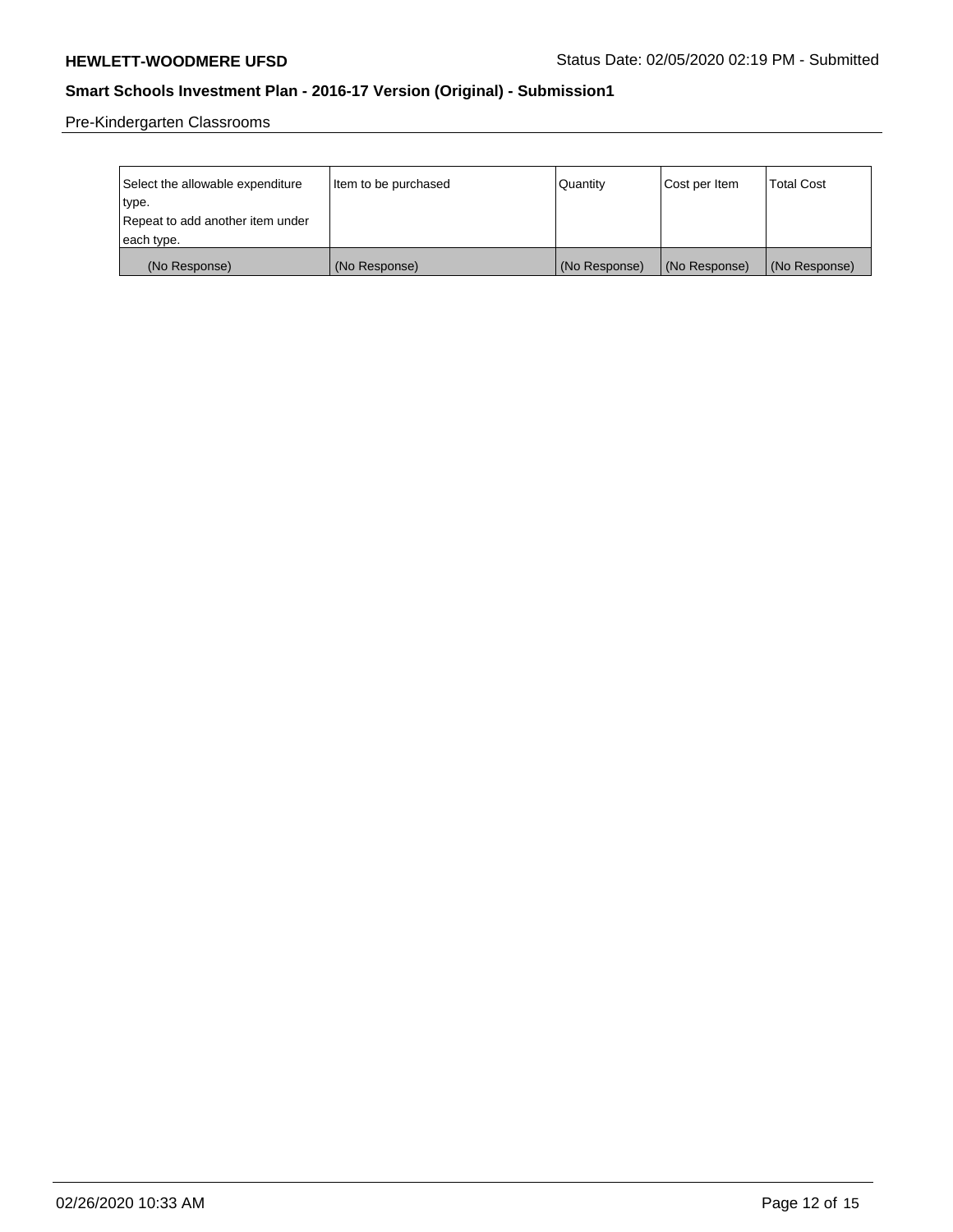Replace Transportable Classrooms

**1. Describe the district's plan to construct, enhance or modernize education facilities to provide high-quality instructional space by replacing transportable classrooms.**

(No Response)

**2. All plans and specifications for the erection, repair, enlargement or remodeling of school buildings in any public school district in the State must be reviewed and approved by the Commissioner. Districts that plan capital projects using their Smart Schools Bond Act funds will undergo a Preliminary Review Process by the Office of Facilities Planning.**

**Please indicate on a separate row each project number given to you by the Office of Facilities Planning.**

| Project Number |  |
|----------------|--|
|                |  |
| (No Response)  |  |

**3. For large projects that seek to blend Smart Schools Bond Act dollars with other funds, please note that Smart Schools Bond Act funds can be allocated on a pro rata basis depending on the number of new classrooms built that directly replace transportable classroom units.**

**If a district seeks to blend Smart Schools Bond Act dollars with other funds describe below what other funds are being used and what portion of the money will be Smart Schools Bond Act funds.**

(No Response)

**4. If you have made an allocation for Replace Transportable Classrooms, complete this table. Note that the calculated Total at the bottom of the table must equal the Total allocation for this category that you entered in the SSIP Overview overall budget.**

|                                                | Sub-Allocation |
|------------------------------------------------|----------------|
| Construct New Instructional Space              | (No Response)  |
| Enhance/Modernize Existing Instructional Space | (No Response)  |
| <b>Other Costs</b>                             | (No Response)  |
| Totals:                                        | 0              |

**5. Please detail the type, quantity, per unit cost and total cost of the eligible items under each sub-category. This is especially important for any expenditures listed under the "Other" category. All expenditures must be capital-bond eligible to be reimbursed through the SSBA. If you have any questions, please contact us directly through smartschools@nysed.gov.**

| Select the allowable expenditure | Item to be purchased | Quantity      | Cost per Item | Total Cost    |
|----------------------------------|----------------------|---------------|---------------|---------------|
| type.                            |                      |               |               |               |
| Repeat to add another item under |                      |               |               |               |
| each type.                       |                      |               |               |               |
| (No Response)                    | (No Response)        | (No Response) | (No Response) | (No Response) |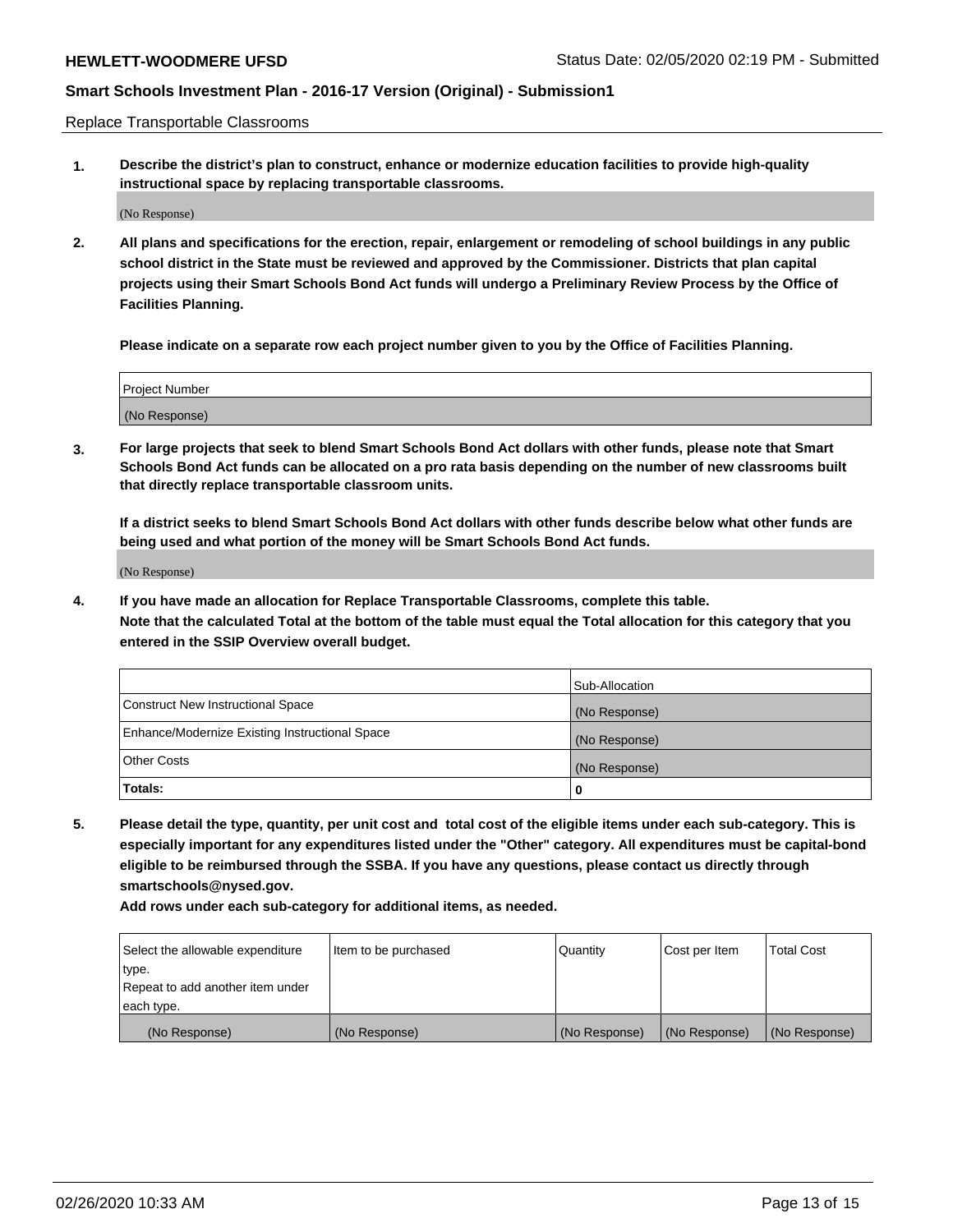High-Tech Security Features

**1. Describe how you intend to use Smart Schools Bond Act funds to install high-tech security features in school buildings and on school campuses.**

(No Response)

**2. All plans and specifications for the erection, repair, enlargement or remodeling of school buildings in any public school district in the State must be reviewed and approved by the Commissioner. Districts that plan capital projects using their Smart Schools Bond Act funds will undergo a Preliminary Review Process by the Office of Facilities Planning.** 

**Please indicate on a separate row each project number given to you by the Office of Facilities Planning.**

| <b>Project Number</b> |  |
|-----------------------|--|
| (No Response)         |  |

- **3. Was your project deemed eligible for streamlined Review?**
	- Yes
	- $\square$  No
- **4. Include the name and license number of the architect or engineer of record.**

| <b>Name</b>   | License Number |
|---------------|----------------|
| (No Response) | (No Response)  |

**5. If you have made an allocation for High-Tech Security Features, complete this table.**

**Note that the calculated Total at the bottom of the table must equal the Total allocation for this category that you entered in the SSIP Overview overall budget.**

|                                                      | Sub-Allocation |
|------------------------------------------------------|----------------|
| Capital-Intensive Security Project (Standard Review) | (No Response)  |
| <b>Electronic Security System</b>                    | (No Response)  |
| <b>Entry Control System</b>                          | (No Response)  |
| Approved Door Hardening Project                      | (No Response)  |
| <b>Other Costs</b>                                   | (No Response)  |
| Totals:                                              | 0              |

**6. Please detail the type, quantity, per unit cost and total cost of the eligible items under each sub-category. This is especially important for any expenditures listed under the "Other" category. All expenditures must be capital-bond eligible to be reimbursed through the SSBA. If you have any questions, please contact us directly through smartschools@nysed.gov.**

| Select the allowable expenditure | Item to be purchased | Quantity      | Cost per Item | <b>Total Cost</b> |
|----------------------------------|----------------------|---------------|---------------|-------------------|
| type.                            |                      |               |               |                   |
| Repeat to add another item under |                      |               |               |                   |
| each type.                       |                      |               |               |                   |
| (No Response)                    | (No Response)        | (No Response) | (No Response) | (No Response)     |